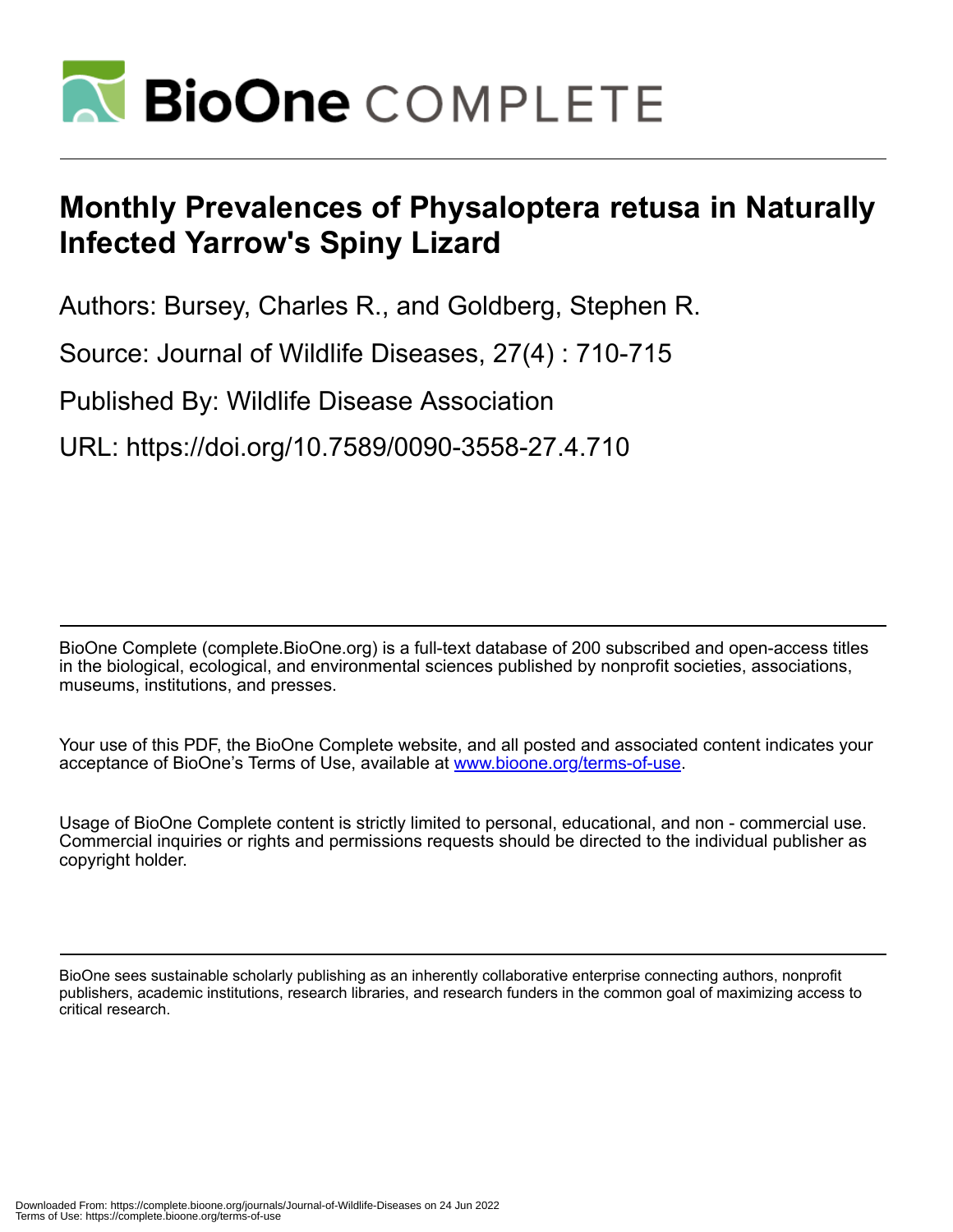## **Monthly Prevalences of Physaloptera retusa in Naturally Infected Yarrow's Spiny Lizard**

**Charles R. Bursey' and Stephen R. Goldberg,2** 'Department of Biology, Penn State University, Shenango Campus, Sharon, Pennsylvania 16146 USA; <sup>2</sup> Department of Biology, Whittier College, Whittier, California 90608, USA

**ABSTRACT:** The gastrointestinal tracts of 167 of 489 (34%) Yarrow's spiny lizards *(Sceloporus jarrovii jarrovii*) collected in Pima County, Arizona (USA) from October 1967 through Janu ary 1970 were infected with *Physaloptera retusa.* Of the infected lizards, 88 (18%) had only larvae, 45 (9%) had larvae and adults and 32 (7%) had only adult nematodes. The ratio of larval nematodes to adults was approximately 8:1. Monthly prevalences varied from 71% inApril 1969 to 10% in July 1969; seasonal patterns of infection were not observed.

*Key words:* Nematoda, *Physaloptera retu sa,* Yarrow's spiny lizard, *Sceloporus jarrov4i jarrovii,* monthly prevalences, survey.

Yarrow's spiny lizard *(Sceloporus jarrovii jarrovii)* occurs in the mountains of southeastern Arizona (USA) and western Mexico at elevations of 1 ,370 to 3,550 m (Stebbins, 1985). It is an ovoviviparous lizard that mates during September and Octoben; ovulation occurs in November with birth of a single litter the following June (Goldberg, 1971). These lizards spend the winter (November to April) aggregated in hibernacula (Ruby, 1977). *Physaloptera retusa* has only recently been reported as a parasite of *S. jarrovii jarrovii* (Goldberg and Bursey, 1990a). The purpose of this paper is to report the monthly prevalences and intensities of infections of third and fourth-stage larvae and adults of *P. retusa* in a population of *S. jarrovii jarrovii* collected in Arizona from October 1967 through January 1970.

Monthly samples of *S. jarrovii jarrovii* were collected at an elevation of 1,730 to 1,884 m on Kitt Peak (31°95'N, 111°59'W) in the Baboquivari Mountains (Pima County, Arizona, USA) from October 1967 through January 1970. Lizards were weighed, measured (snout-vent length, SVL), decapitated and preserved in 10%

formalin. Four hundred eighty-nine lizards were used in this study. They were previously utilized in a survey of gastrointestinal helminths (Goldberg and Bursey, 1990a) and in an examination of stomach contents (Goldberg and Bursey, 1990b). All specimens were deposited in the Department of Biology Vertebrate Collection (Whittier College, Whittier, California 90608, USA).

The gastrointestinal tract was excised by cutting across the esophagus and rectum. The esophagus, stomach, small intestine and large intestine were slit longitudinally and examined for nematodes separately with the aid of a dissecting microscope. Each previously formalin preserved nem atode was identified utilizing a glycerol wet mount. All specimens of *Physaloptera retusa* were categorized as third-stage larva, fourth-stage larva or adult. Patterns of occurrence were tested for correlation and for statistical significance by Chi square and the Kruskal-Wallace test. Representative specimens of *P. retusa* were deposited in the U.S. National Parasite Collection (Beltsville, Maryland 20705, USA; accession number 80868).

*Physaloptera retusa* was recovered from 167 of 489 (34%) lizards (Fig. 1). No sea sonal patterns of occurrence were noted since there was no significant difference in January 1968, 1969 and 1970 prevalences  $(x^2 = 3.26, 2 \text{ df}, P > 0.05)$  or January 1968, 1969, 1970 and July 1968 prevalences  $(x^2)$ *<sup>=</sup>* 4.09, 3 df, *P* <sup>&</sup>gt; 0.05). However, July 1968 and 1969 prevalences were significantly different  $(x^2 = 19.22, 1 \text{ df}, P <$ 0.001). There were no correlations among the mean intensities of any of the life stages (Fig. 2). In the month after a high mean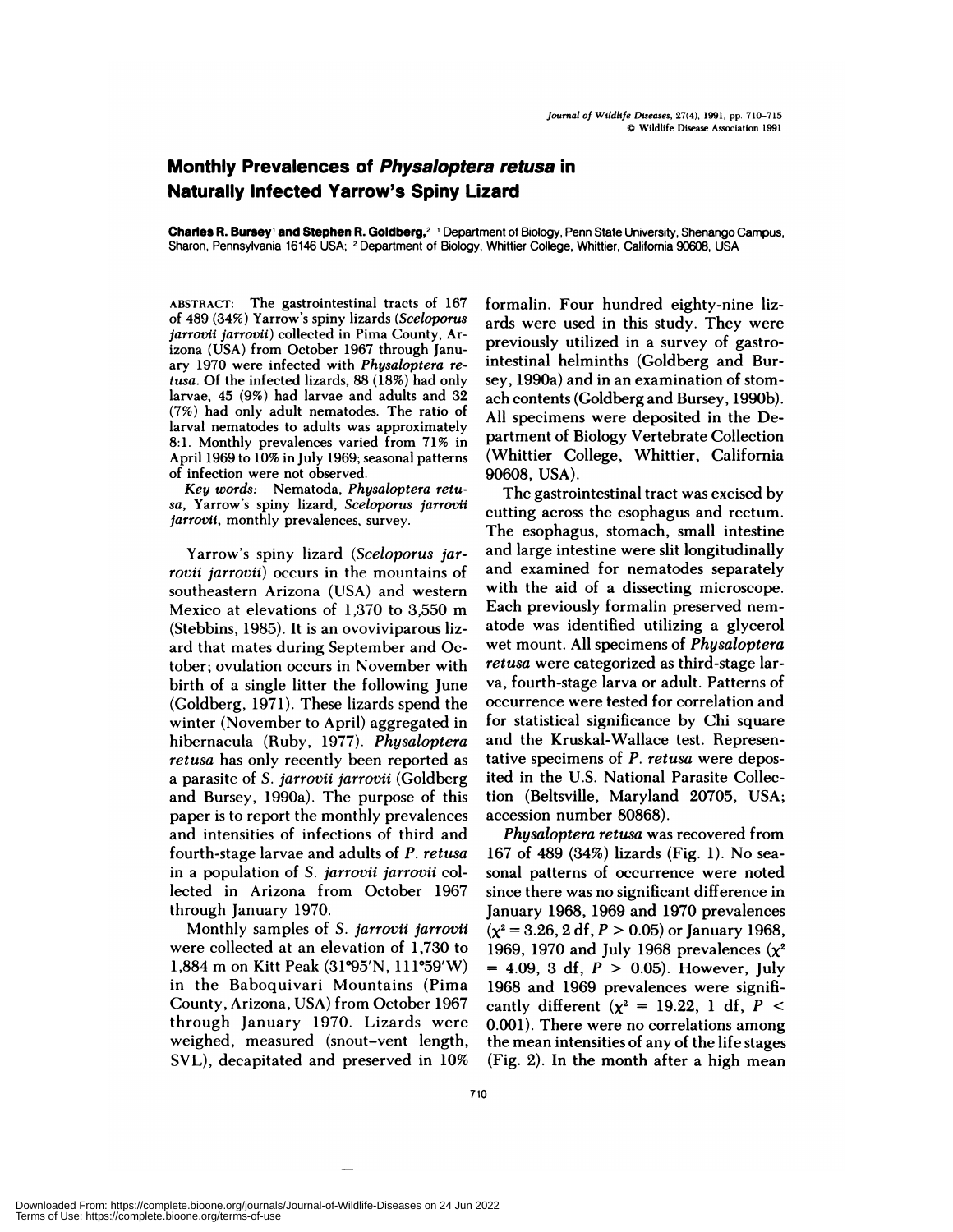

**FIGURE** 1. Monthly prevalence of *Physaloptera retusa* in 489 naturally infected *Sceloporus jarrovil jarrovil.* Numbers in parentheses are the number of lizards examined each month.

intensity for third-stage larvae, there was no corresponding high mean intensity for fourth-stage larvae (third-stage  $\times$  fourthstage correlation coefficient  $= -0.1$ ). The highest mean intensity for third-stage larvae (47.2) occurred in January 1969; but, we collected no fourth-stage larvae that month and recorded mean intensities of 0.1 and 0 for Febnuary 1969 and March 1969, respectively. Likewise, there was no elevated mean intensity for adults in the 3 mo period immediately following January 1969 (third-stage  $\times$  adult correlation coefficient  $= 0.3$ ). Instead, there was a relatively constant mean intensity for adults in each of the 19 mo for which data were available (mean intensity  $\pm$  SE = 2.2  $\pm$ 0.3).

The average monthly mean intensities of third-stage, fourth-stage and adult nem atodes were 11.2, 1.0 and 2.2, respectively. When third and fourth-stage larvae are combined, 88 (18%) *5. jarrovii jarrovii* contained only larvae, 45 (9%) contained larvae and adults and 32 (7%) contained only adults. The larvae adult ratio was almost 8:1 (Table 1). More nematodes were collected from the stomach than from any other organ, 74% of third-stage larvae, 75% of fourth-stage larvae and 87% of the adults. Other locations for third and fourthstage larvae and adults are listed in Table 1. We believe that all *P. retusa* found in



FIGURE 2. Monthly mean intensity of third-stage, fourth-stage and adult *Physaloptera retusa* in naturally infected *Sceloporus jarrovii jarrovil.* Numbers in parentheses are the number of lizards infected by the particular stage of *P. retusa.*

the intestines were dead at the time of capture of the host. Internal vacuoles which we believe represented histolysis were present in these specimens. Our data suggested that about 88% of larvae failed to develop to the adult stage in this host.

When the data were analyzed by subsample (Table 2), significant differences were found in nematode prevalences between adult and juvenile lizards ( $\chi^2$  = 48.3, 1 df, *P* <sup>&</sup>lt; 0.001). No significant differences were found in nematode prevalences between adult male and female lizards  $(x^2 =$ 2.76, 1 df,*P* <sup>&</sup>gt; 0.05) or between juvenile male and female lizards ( $\chi^2 = 0.22$ , 1 df, *P* <sup>&</sup>gt; 0.05). The difference between adult and juvenile prevalences may be due to age, resulting from accumulative exposure over time to larval nematodes in food. The life span of *P. retusa* in lizards is unknown.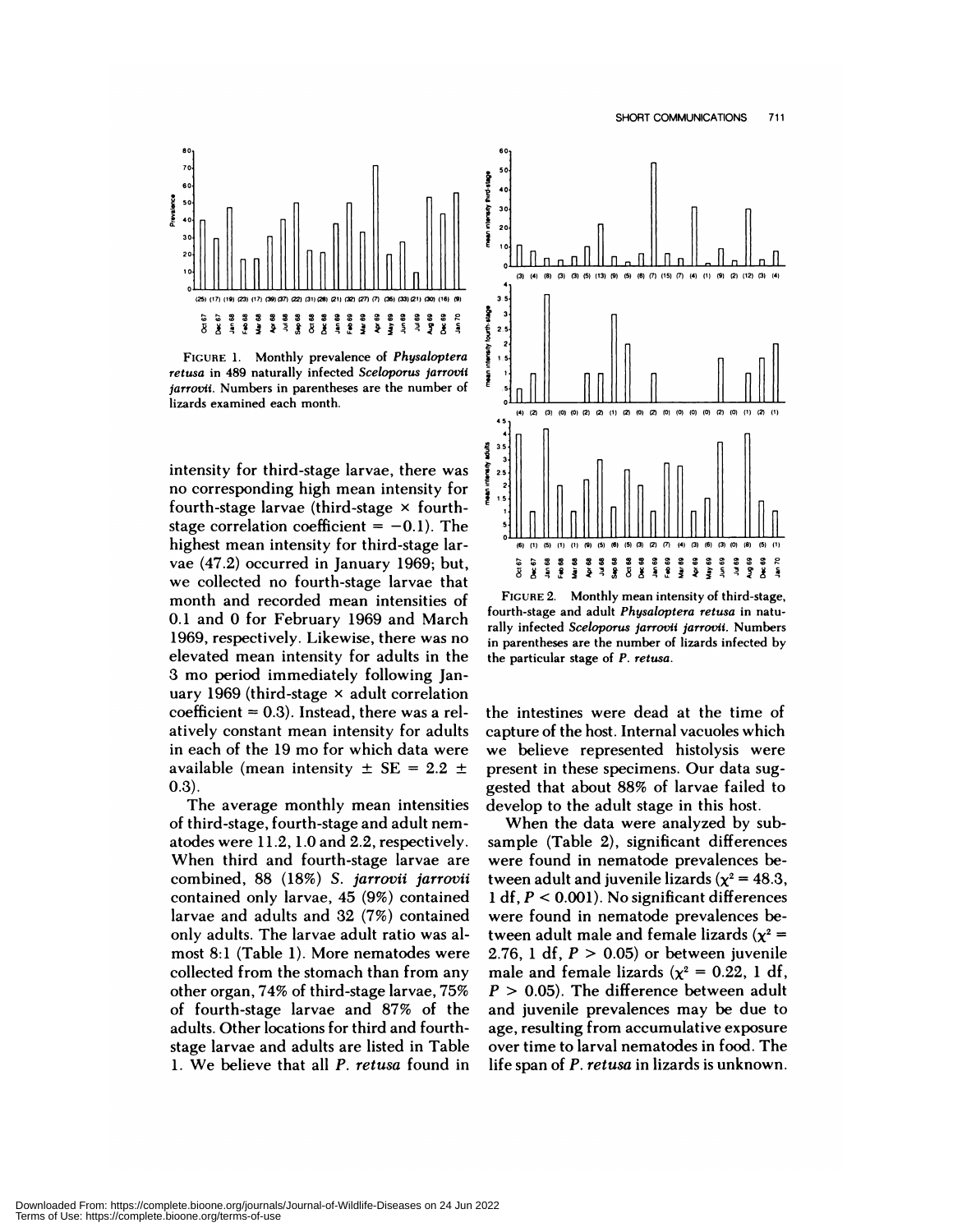| <b>Stage</b> | n     | Esophagus |      | Stomach |    | Small intestine |   | Large intestine  |    |
|--------------|-------|-----------|------|---------|----|-----------------|---|------------------|----|
|              |       | n         | $\%$ | n       | %  | n               | % | $\boldsymbol{n}$ | %  |
| Third        | 1,653 | 363       | 22   | 1,217   | 74 | 66              | 4 |                  | <1 |
| Fourth       | 68    | 16        | 24   | 51      | 75 |                 |   | 0                | 0  |
| Adult        | 206   | 0         | 0    | 180     | 87 | 18              | 9 | 8                |    |
| Total        | 1.927 | 379       | 20   | 1.448   | 75 | 85              | 4 | 15               |    |

**TABLE** 1. **Frequency distribution of** *Physaloptera retusa* by developmental stage in the alimentary tract of *Sceloporus jarrovii jarrovli.*

However, it is possible that an adult lizard might be infected by parasites acquired more than 1 yr apart. Since *S. jarrovii jarrovii* lives for approximately 2 to 3 yr (Ballinger, 1973), older lizards would presumably have more opportunities for infection than younger hosts. Gray and Anderson (1982) collected adult physalopterans 360 days after experimentally infecting opos sums. Thus, we attach no significance to the differences in mean intensities of nem atodes in the age and sex subsamples (Table 2).

*Sceloporus jarrovii jarrovii* spends the winter in hibernacula but is unique in that it is active and feeds during the winter period (Ruby, 1977). Goldberg and Bursey (1990b) estimated that winter food intake of *S. jarrovii jarrovii* was approximately one fifth that of summer food intake; and, with the exception of Hemiptera and Hymenoptera, percentage composition of anthropod intake was approximately the same during both winter and summer.

The effects of *P. retusa* on *S. jarrovii jarrovii* are not known. Testes were enlanged, epididymes contained sperm and ovarian follicles were yolked in infected adult *S. jarrovii jarrovii* examined during the reproductive period indicating that the lizards were reproductively active. Furthermore, there were no significant differ ences in fat body weights between infected and uninfected summer males (Kruskal-Wallace statistic  $(H = 0.9, 1 df, P > 0.05)$ , infected and uninfected summer females (H *<sup>=</sup>* 2.8, 1 df, *P* <sup>&</sup>gt; 0.05), infected and uninfected winter males  $(H = 2.95, 1 df,$  $P > 0.05$ ) or infected and uninfected winter females  $(H = 1.5, 1 df, P > 0.05)$ . Pearce and Tanner (1973) examined *P. retusa* infections in *Sceloporus magister, S. occidentalis* and *S. undulatus* and con cluded that the effects of this parasite were negligible on lizard hosts. However, Gray and Anderson (1982) reported that gastric ulcers in the opossum were related to the stage of development of nematodes. In early experimental infections (40 days or less) in which only third and fourth-stage larvae were recovered, ulcers <sup>&</sup>lt; 1 mm in diameter were present at attachment sites. In older experimental infections where adult nematodes were present, ulcers were 2 to 10 mm in diameter.

The life cycle of *Physaloptera retusa* has not been determined. However, the life cycle of several other species such as

TABLE 2. Characteristics of four subsamples of *Sceloporus jarrovil jarrovil* with corresponding prevalences and mean intensities of *Physaloptera retusa.*

| Sceloporus<br>jarrovii jarrovii | n   | Mean SVL<br>(mm) | Mean body<br>weight $(g)$ | Mean fat<br>body weight<br>(µg) | Preva-<br>lence $(%)$ | Mean intensity<br>(range) |
|---------------------------------|-----|------------------|---------------------------|---------------------------------|-----------------------|---------------------------|
| Adult male                      | 152 | 83.4             | 20.2                      | 294.6                           | 49                    | $10(1-149)$               |
| Adult female                    | 179 | 77.9             | 16.8                      | 311.7                           | 40                    | $11(1-271)$               |
| Juvenile male                   | 71  | 60.0             | 7.7                       | 70.6                            | 11                    | $44(1-214)$               |
| Iuvenile female                 | 87  | 59.5             | 7.6                       | 84.9                            | 14                    | $5(1-22)$                 |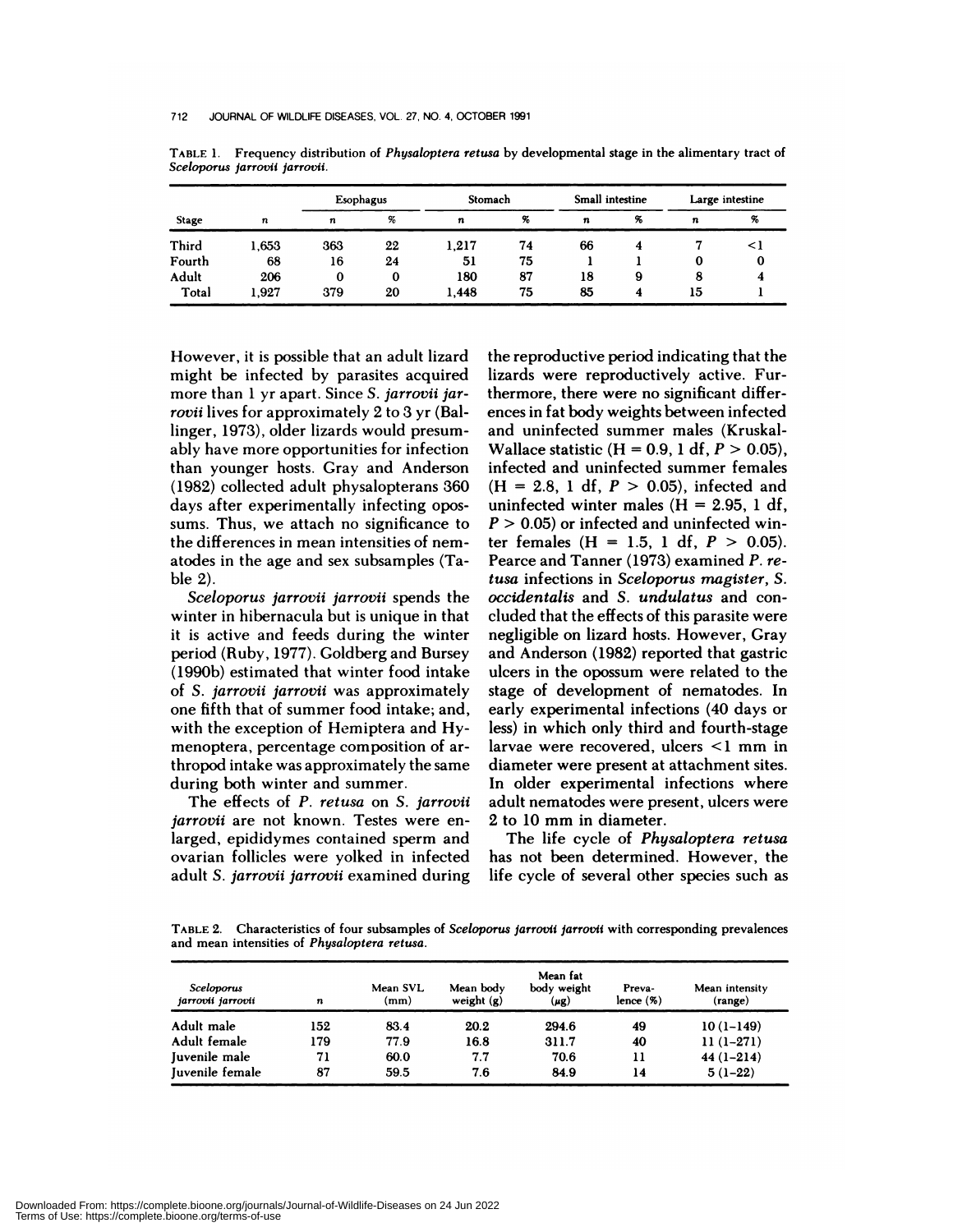| Host                                   | Locality     | $\boldsymbol{n}$ | Preva-<br>lence $(\%)$ | Reference                  |  |
|----------------------------------------|--------------|------------------|------------------------|----------------------------|--|
| Physaloptera retusa                    |              |                  |                        |                            |  |
| Iguanidae                              |              |                  |                        |                            |  |
| Callisaurus draconoides                | California   | 19               | 21                     | <b>Telford, 1970</b>       |  |
| Gambelia wislizenii wislizenii         | California   | 5                | 40                     | <b>Telford. 1970</b>       |  |
| Sceloporus graciosus                   | California   | 292              | 28                     | Goldberg and Bursey, 1989a |  |
| S. graciosus graciosus                 | Utah         | 53               | 9                      | Woodbury, 1934             |  |
| S. jarrovii jarrovii                   | Arizona      | 489              | 34                     | Goldberg and Bursey, 1990a |  |
| S. magister                            | Arizona      | not given        |                        | Walker and Matthias, 1973  |  |
|                                        | Utah         | 11               | 18                     | Pearce and Tanner, 1973    |  |
| S. occidentalis                        | Utah         | 11               | 45                     | Pearce and Tanner, 1973    |  |
| S. occidentalis biseriatus             | California   | 116              | 13                     | Telford, 1970              |  |
| S. occidentalis longipes               | Utah         |                  | 100                    | Grundmann, 1959            |  |
| S. orcutti orcutti                     | California   | 23               | 48                     | Telford, 1970              |  |
| S. undulatus                           | Wis, Ill, NY | 23               | 9                      | Morgan, 1943               |  |
|                                        | Utah         | $\mathbf{1}$     | 9                      | Pearce and Tanner, 1973    |  |
| Uta stansburiana stejnegeri            | California   | 639              | 3                      | Telford, 1970              |  |
| Teiidae                                |              |                  |                        |                            |  |
| Cnemidophorus burti stictogram-<br>mus | Arizona      | 57               | 14                     | Goldberg and Bursey, 1989b |  |
| Scincidae                              |              |                  |                        |                            |  |
| Eumeces skiltonianus                   | California   | 14               | 7                      | Telford, 1970              |  |
| Anguidae                               |              |                  |                        |                            |  |
| Gerrhonotus multicarinatus webbi       | California   | 30               | 13                     | Telford, 1970              |  |

**TABLE** 3. Host and locality records for *Physaloptera retusa* in lizards from North America.

*P. turgida* by Alicata (1937), *P. hispida* by Schell (1952), *P. rara* and *P. praeputialis* by Petni and Ameel (1950), and *P. maxillaris* by Hobmaier (1941) and Lincoln and Anderson (1975) have been studied. Eggs contain first-stage larvae when laid and are passed in the host's feces. The eggs of *P. rara* remain viable for at least 2 mo at 4 C (Petri, 1950); whereas, the eggs of *P. hispida* remain viable for at least 8 mo at room temperature (Schel!, 1952). Olsen (1974) reported that at room temperature eggs of *P. rara* hatch and larvae migrate into the wall of the arthropod host 36 hr after the eggs are swallowed. The first molt occurs between 11 and 12 days and the second molt takes place by day 15; thirdstage larvae live up to 152 days in crickets. Third-stage larvae have been collected from earwigs *(Labidura reparia* and *Forficula auricularia*) (Basir, 1948; Schell, 1952), camel crickets *(Ceuthophilus* sp.) (Petri and Ameel, 1950), field crickets *(Gryllus assimilis* and *Acheta pennsylvanicus)* (Zago Filho, 1959; Cawthonn and Anderson, 1976a), grasshoppers *(Orphu-* *lella punctata, Eutryxalis filata* and *Dichroplus punctulatus*) (Zago Filho, 1959), German cockroaches *(Blatella germanica)* (Petni, 1950), flour beetles *(Tribolium confusum)* (Petri and Ameel, 1950), and ground beetles *(Harpalus* sp.) (Schell, 1952). Arthropods infected with third-stage larvae are the source of infection for lizards (Olsen, 1974).

Schell (1952) reported that egg production by *P. hispida* began 73 to 90 days after infection of cotton rats *(Sigmodon hispidus)* with infective larvae. Petri and Ameel (1950) reported egg production began between 56 and 83 days after infection of kittens with larvae of *P. rara.* Telfond's (1970) data suggest that the development to the egg production stage might require as much as 210 days (October to April) in poikilothermic hosts.

*Physaloptera retusa* has been reported previously from 12 species of lizards in North America (Table 3). Only two of the papers in Table 3 report the presence of both larvae and adults. Goldberg and Bunsey (1989a) found 41 third-stage larvae and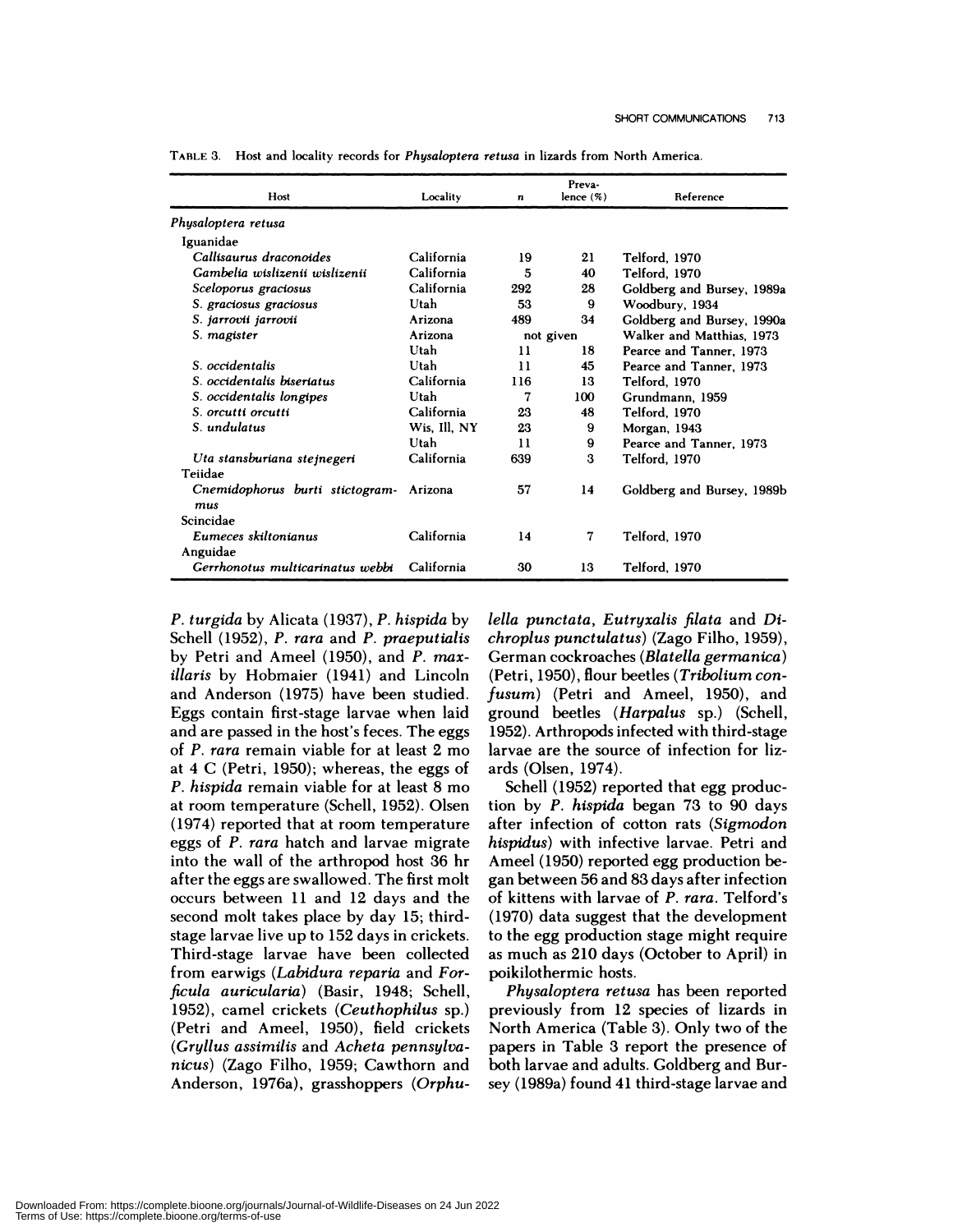## 714 JOURNAL OF WILDLIFE DISEASES, VOL. 27, NO. 4, OCTOBER 1991

106 adult worms in sagebrush lizards *(Sceloporus graciosus)* collected during May 1988. Telford (1970) pooled data from *Uta stansburiana, Sceloporus orcutti* and *S. occidentalis* and found immature nematodes were present from October through August and adult nematodes were present only from March through July. From these observations, he concluded that infection by *P. retusa* occurred at regular intervals throughout the year. We found immature nematodes during each month; adult nem atodes were absent only during one month. Cawthorn and Anderson (1976b) reported that *Physaloptera maxillaris* in striped skunk exhibited annual population cycles in which the failure of third-stage larvae to develop was probably due to inadequate food consumption by the host. When skunks resumed feeding in spring, over wintering larvae developed into adults and initiated the next infection cycle. We believe that the lack of an annual infection cycle of *P. retusa* may reflect year-round ingestion of infected arthnopods by *S. jarrovii jarrovii.*

## **LITERATURE CITED**

- ALICATA, J. E. 1937. Larval development of the spirurid nematode, *Physaloptera turgida,* in the **cockroach,** *Blatella gerinanlca. in* Papers on Helminthology on the 30 year Jubilum of K. I. Skrjabin and 15th Anniversity All-Union Institute Helminthology. All-Union Academy of Sciences, Moscow, Union of Soviet Socialist Republics, pp. 11-14.
- **BALLINGER,** R. E. 1973. Comparative demography of two viviparous iguanid lizards *(Sceloporus jarrovi* and *Sceloporus poinsetti).* Ecology 54: 269- 283.
- BASIR, M. A. 1948. On a *Physaloptera* larva from an insect. Canadian Journal of Research D 26: 197-200.
- CAWTHORN, R. J., AND R. C. ANDERSON. 1976a. Effects of age, temperature, and previous infec**tion on** the development of *Physaloptera max-Illaris* (Nematoda: Physalopteroidea) in field **crickets** *(Acheta pennsylvanicus).* Canadian Journal of Zoology 54: 442-448.
- AND 1976b. Seasonal population changes of *Physaloptera maxillaris* (Nematoda: Physalopteroidea) in striped **skunk** *(Mephitis mephitis).* Canadian Journal of Zoology 54: 522- 525.
- GOLDBERG, S. R. 1971. Reproductive cycle of the ovoviviparous iguanid lizard *Sceloporus jarrovi* Cope. Herpetologica 27: 12&-131.
	- *,* **AND** C. R. BURSEY. 1989a. *Physalopt era retusa* (Nematoda, Physalopteridae) in naturally infected sagebrush lizards, *Sceloporus graclosus* (Iguanidae). Journal of Wildlife Diseases 25:425- 429.
	- *,* **AND** . 1989b. Helminths of the giant spotted whiptail *Cnemldophorus burti sticto grammus* (Sauna: Teiidae). Proceedings of the Helminthological Society of Washington 56: 86- 87.
- AND --------. 1990a. Gastrointestinal helminths of the Yarrow spiny lizard, *Sceloporus jarrovii jarrovil* Cope. American Midland Nat uralist 124: 360-365.
- *,* **AND** . 1990b. Winter food intake in the mountain spiny lizard *Sceloporus jarrovii.* Journal of Herpetology 24: 446-448.
- GRAY, J. B., AND R. C. ANDERSON. 1982. Obser vations on *Turgida turgida* (Rudolphi, 1819) (Nematoda: Physalopteroidea) in the American opossum *(Didelphls virginiana).* Journal of Wildlife Diseases 18: 279-285.
- GRUNDMANN, A. W. 1959. Parasites recovered from six species of Utah lizards. The Journal of Parasitology 45: 394.
- HOBMAIER, M. 1941. Extramammalian phase of *Physaloptera maxillaris* Molin, 1860 (Nematoda). The Journal of Parasitology 27: 233-235.
- **LINCOLN,** R. C. *,* **AND** R. C. ANDERSON. 1975. De velopment of *Physaloptera maxillaris* (Nematoda) in the common field cricket *(Gryllus penn sylvanicus).* Canadian Journal of Zoology 53: 385- 390.
- MORGAN, B. B. 1943. The *Physaloptera* (Nematoda) of reptiles. Le Naturaliste Canadien 70: 179- 185.
- OLSEN, 0. W. 1974. Animal parasites: Their life cycles and ecology. University Park Press, Baltimore, Maryland, 562 pp.
- PEARCE, R. C., **AND** W.W. TANNER. 1973. Helminths of *Sceloporus* lizards in the Great Basin and Upper Colorado Plateau of Utah. Great Basin Naturalist 33: 1-18.
- PETRI, L. H. 1950. Life cycle of *Physaloptera rara* Hall and Wigdor, 1918 (Nematoda: Spiruroidea) with the cockroach, *Blatella germanica,* serving as the intermediate host. Transactions of the Kan sas Academy of Science 53: 331-337.
- **AND** D. J. AMEEL. 1950. Studies on the life cycle of *Physaloptera rara* Hall and Wigdor, 1918, and *Physaloptera praeputialis* Linstow, 1889. The Journal of Parasitology 36: 40 (supplement).
- RUBY, D. E. 1977. Winter activity in Yarrow's spiny lizard, *Sceloporus jarrovi.* Herpetologica 33:322- 333.
- SCHELL, S. C. 1952. Studies on the life cycle of Physaloptera *hispida* Schell (Nematoda: Spiru-